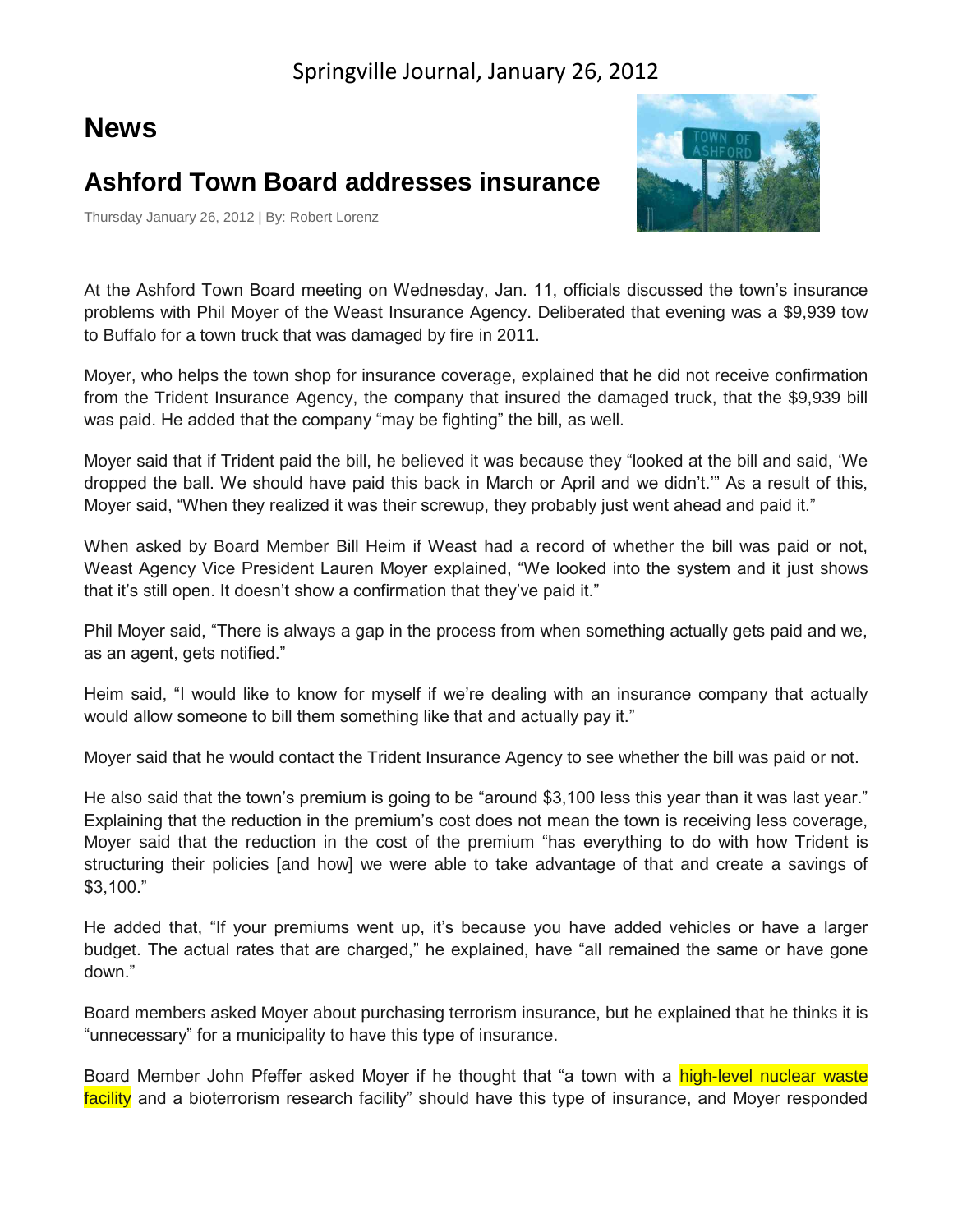### Springville Journal, January 26, 2012

that "the state, as I understand it, is ultimately responsible. They're the ones that adopted the terrorism policy that operates in New York, so they're going to cover us." The board chose to not add this type of insurance to its coverage.

In other matters, the board discussed the closing of the old Route 219 high level bridge. Supervisor Chris Gerwitz reported that he was contacted by a New York State Department of Transportation engineer on Jan. 5 and was told by the official that "they found something questionable" and that the bridge was going to be evaluated for the next four - six weeks.

Board Member Charlie Davis said, "I talked to Senator [Catherine] Young's office yesterday and I can tell you that she's pushing for them to get it done as quickly as it is possible. With that being said, keep in mind this design is the same one of the bridge that collapsed in Minneapolis, Minn."

In discussing the bridge's closing, the board also raised its concerns for the Amish individuals who have utilized the old Route 219 bridge to travel between Ashford and Springville and are reported to be using the Mill Street Bridge in light of the closing of the old 219 Bridge.

Heim said that using the Mill Street Bridge may be dangerous for these people, as he explained that "Mill Street is very narrow and coming down there with horses would be a real issue in the winter time." He described the bridge as "steep" and "windy."

In other news:

- A resolution was passed placing a six-month moratorium on signage that is different from what the town currently allows in its sign law.

- According to Code Enforcement Officer Gary Perkins, the Odosagih Bible Conference and Retreat Center in Machias is looking to erect an LED sign on the old Route 219.

- The board passed a motion to allow the town clerk to advertise for bidding concerning the Fox Valley Road Bridge Replacement.

- A motion to add signs on Riceville Road was approved by the board.

- Paul Bembia, program director for West Valley Site Management, asked whether or not the town had joined the Energy Community Alliances.

Gerwitz responded that he believed the board previously approved a motion to join the group and mentioned that he would look for confirmation to see whether or not the board officially approved the motion.

- An agreement to spend highway funds was approved.

The next board meeting is scheduled to take place on Feb. 8 at 7:30 p.m.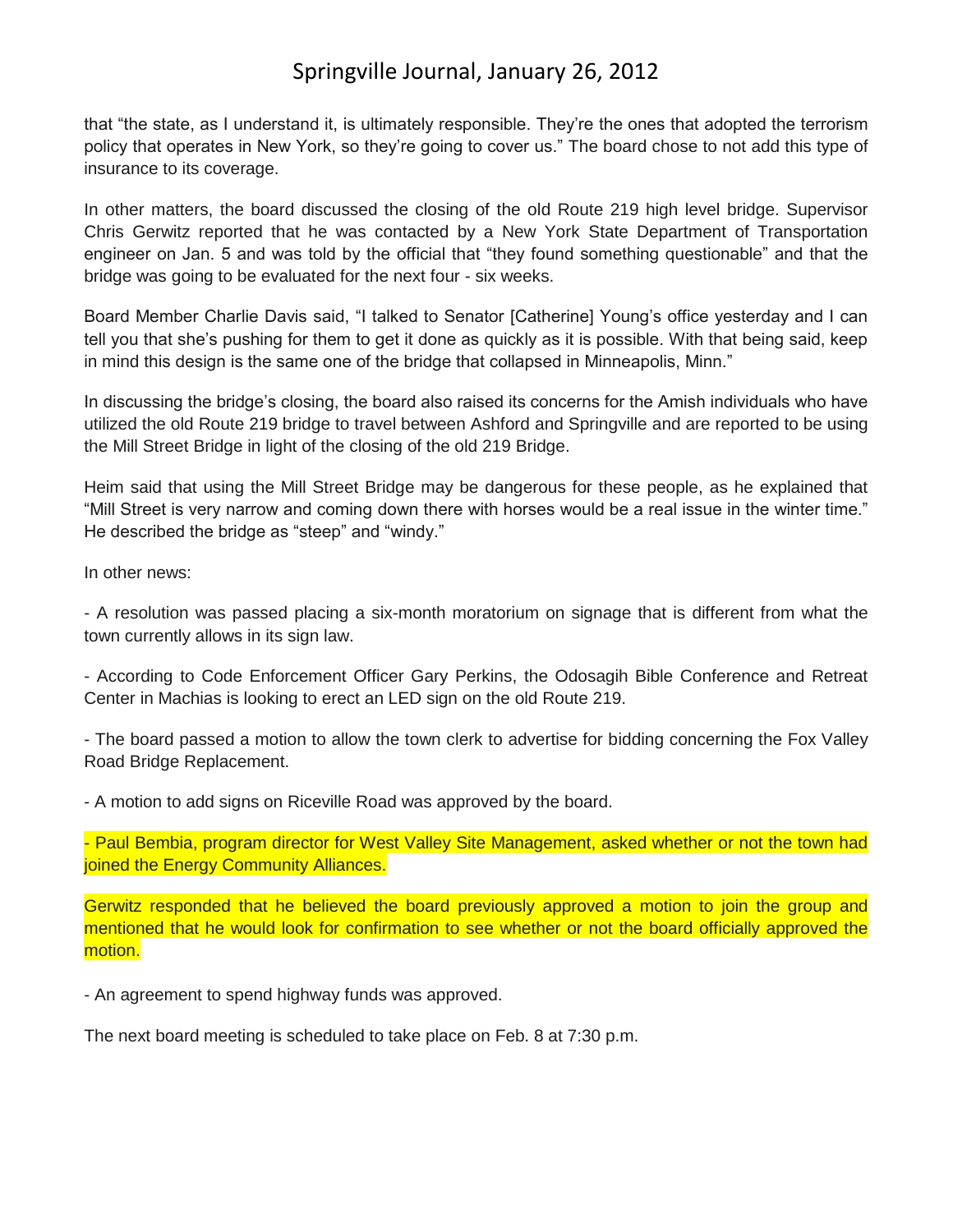Springville Journal, Thursday, February 9, 2012

## **West Valley Demonstration Project Quarterly Public Meeting**

Wednesday, February 22, 2012, 6:30pm

**Ashford Office Complex** 9030 Route 219, West Valley, NY 14171

The U.S. Department of Energy (DOE) and the New York State Energy Research and Development Authority (NYSERDA) will hold a public meeting to provide an update on the WVDP project activities and to discuss progress on the Phase 1 Studies. NYSERDA and DOE will provide the public with an opportunity to ask questions and provide comments.

For further information, please contact Lynette Bennett at Lynette.Bennett@chbwv.com or (509) 531-5974.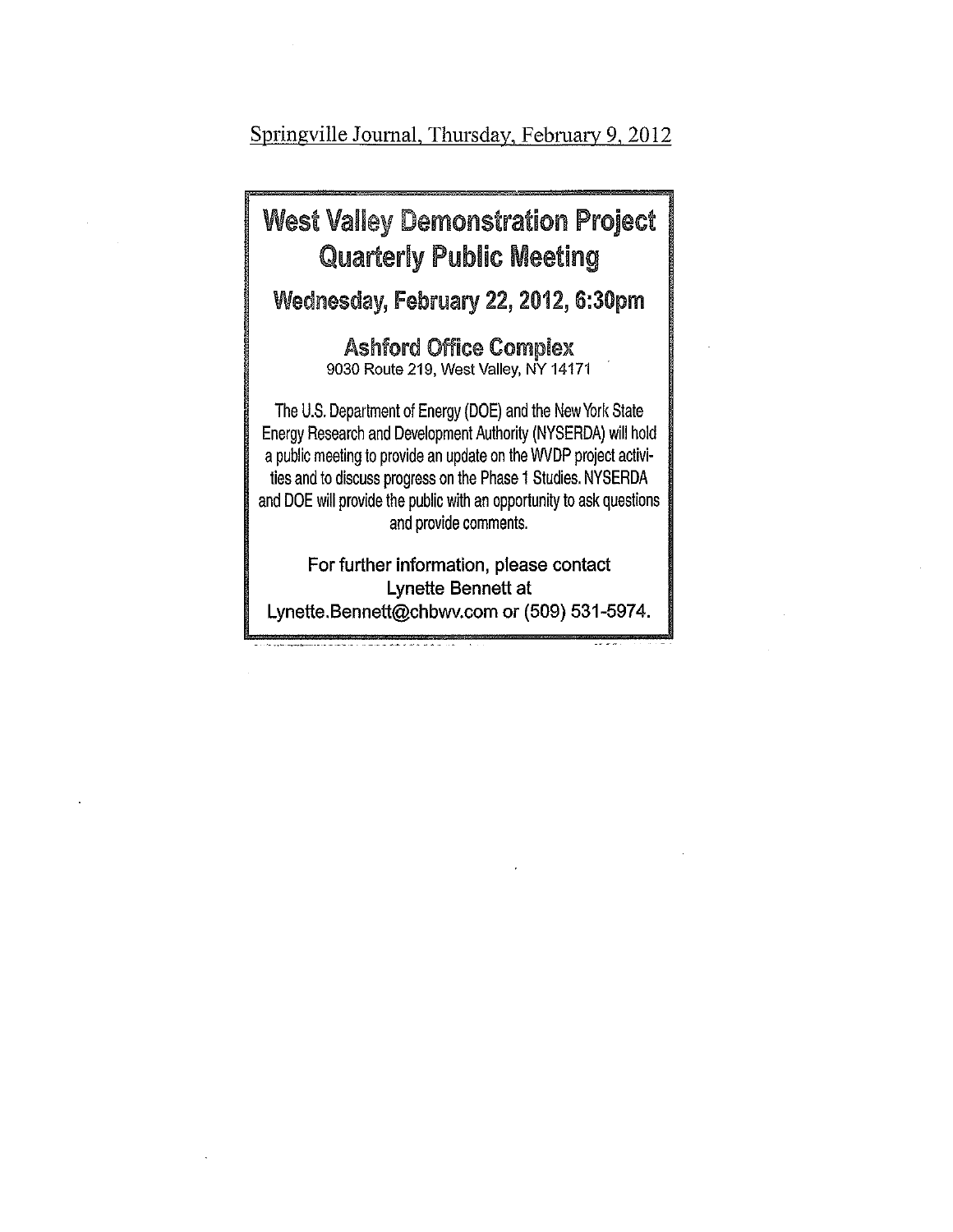[Capital Connection](http://www.buffalonews.com/city/capital-connection/) » [Washington](http://www.buffalonews.com/city/capital-connection/washington/)

# **Obama plan bodes well for Falls air base, border Simulator budgeted, as well as bridge flow**

#### By **Jerry Zremski**

NEWS WASHINGTON BUREAU CHIEF Updated: February 14, 2012, 7:33 AM

WASHINGTON — President Obama on Monday unveiled an election year budget proposal that offers some surprising news for the Buffalo area, including a \$28.1 million simulator project at the supposedly endangered Niagara Falls Air Reserve Station and a potential infusion of funds for border improvements.

Funding for other key local projects, such as Great Lakes restoration and the community development block grant program, would hold steady.

But the spending plan also includes two big local losers, both perennial targets for cuts: Low-Income Home Energy Assistance and the West Valley Demonstration Project.

Obama touted his \$3.8 trillion spending plan — which projects a \$901 billion deficit — as a responsible attempt to control costs while pushing for faster economic growth.

But the budget now heads to the paper shredder called the U.S. Congress, where Republicans lambasted it as a spendthrift cop-out in an era of a record-high federal debt.

While Congress is expected to ignore many of Obama's proposals, the funding targeted for the Niagara Falls base seems particularly solid.

Congress set aside \$22 million last year for a new simulator to train Air Force Reserve pilots in the Northeast on how to fly C-130 cargo planes, but the Air Force never announced where that simulator would go until Monday.

Buried in the details of the Pentagon's military construction budget for 2013 was the answer: \$6.1 million would come to Niagara Falls to add a building to house the simulator.

It's the only Air Force Reserve construction project in the entire budget — and it's the project Rep. Louise M. Slaughter, D-Fairport, has been advocating for years as a lifesaver for the base.

"This facility is expected to bring 400 military personnel and their dependents to our region annually [for training], which is exactly why I have been fighting for this project," Slaughter said. "This news couldn't come at a better time for the thousands of employees who rely on the Niagara air base."

Rep. Kathleen C. Hochul, D-Amherst, said she, too, was pleased with the funding but added, "There is still much more work to be done."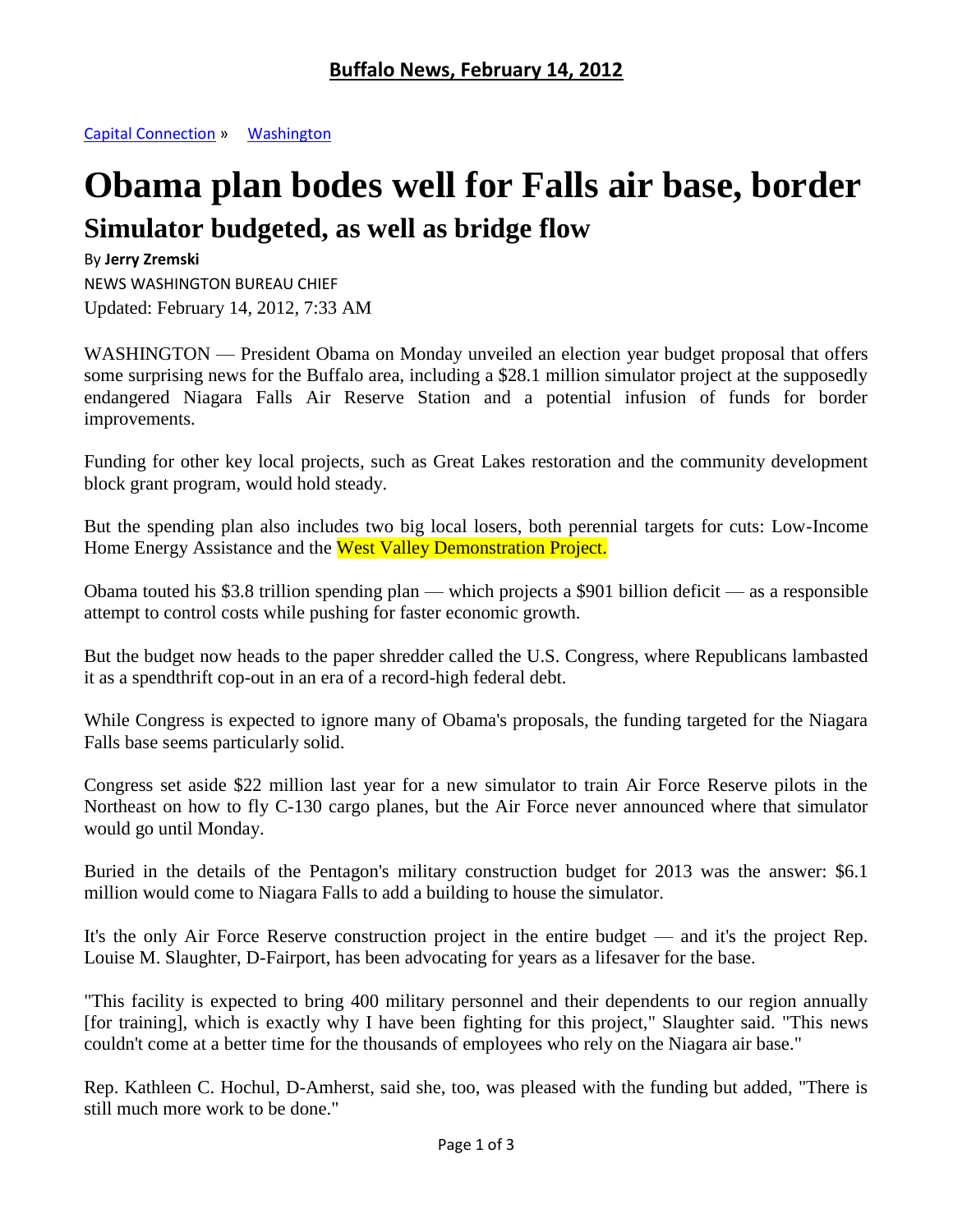#### **Buffalo News, February 14, 2012**

That's because less than two weeks ago, the Pentagon announced a budget-cutting plan that would strip away the flying mission from the 107th Airlift Wing of the New York Air National Guard, one of the base's two major units. The 107th has 845 employees, including 580 part-time Guard personnel.

"I would wonder about the wisdom of taking the 107th Air National Guard C-130 flying mission from them when the plan is for [the Niagara base] to be a Northeast training center for these planes," said John A. Cooper, vice chairman of the Niagara Military Affairs Council, the local base support group.

Nevertheless, Cooper said he was thrilled with the simulator project, which base supporters long have seen as an asset that might just save the base from the ax to be wielded by future base-closure commissions.

"This is huge," Cooper said. "I say that from the perspective that it makes us special. ... And when you have something like this, it's not easily movable."

More money for the Peace Bridge is a far less certain bet, but it was one that local lawmakers said they will try to turn into a winner.

"It is good news that there is \$2 billion for cross-border transportation in this budget, which I will work to tap into to expedite pre-clearance on the Peace Bridge," said Sen. Charles E. Schumer, D-N.Y.

Schumer hopes that part of that \$2 billion can be used to start moving some of the cargo pre-clearance to the Canadian side of the Peace Bridge to expedite the traffic flow.

Yet that's just a hope. And there some serious obstacles in the way of any of that \$2 billion coming to Buffalo.

For one thing, the money couldn't be used to expand the Peace Bridge plaza on the American side because the environmental review process for that project has already been completed, according to the office of Rep. Brian Higgins, D-Buffalo.

For another, there are serious doubts about whether Congress will agree with Obama to set aside \$2 billion for cross-border improvements. After all, he proposed something similar last year — and in these belt-tightening times in Congress, the idea went nowhere.

Congress has been much more amenable, though, to funding for the Great Lakes Restoration Initiative, the Obama administration's multiyear commitment to cleaning up the huge freshwater resource that borders Buffalo.

While cutting environmental funding overall, Obama's spending plan for the fiscal year beginning Oct. 1 would keep funding for the Great Lakes effort steady at the 2012 level of \$300 million.

"President Obama's budget keeps Great Lakes restoration on track," said Jeff Skelding, campaign director for the Healing Our Waters-Great Lakes Coalition. "The budget acknowledges that restoration programs are producing results — but there is more work to do."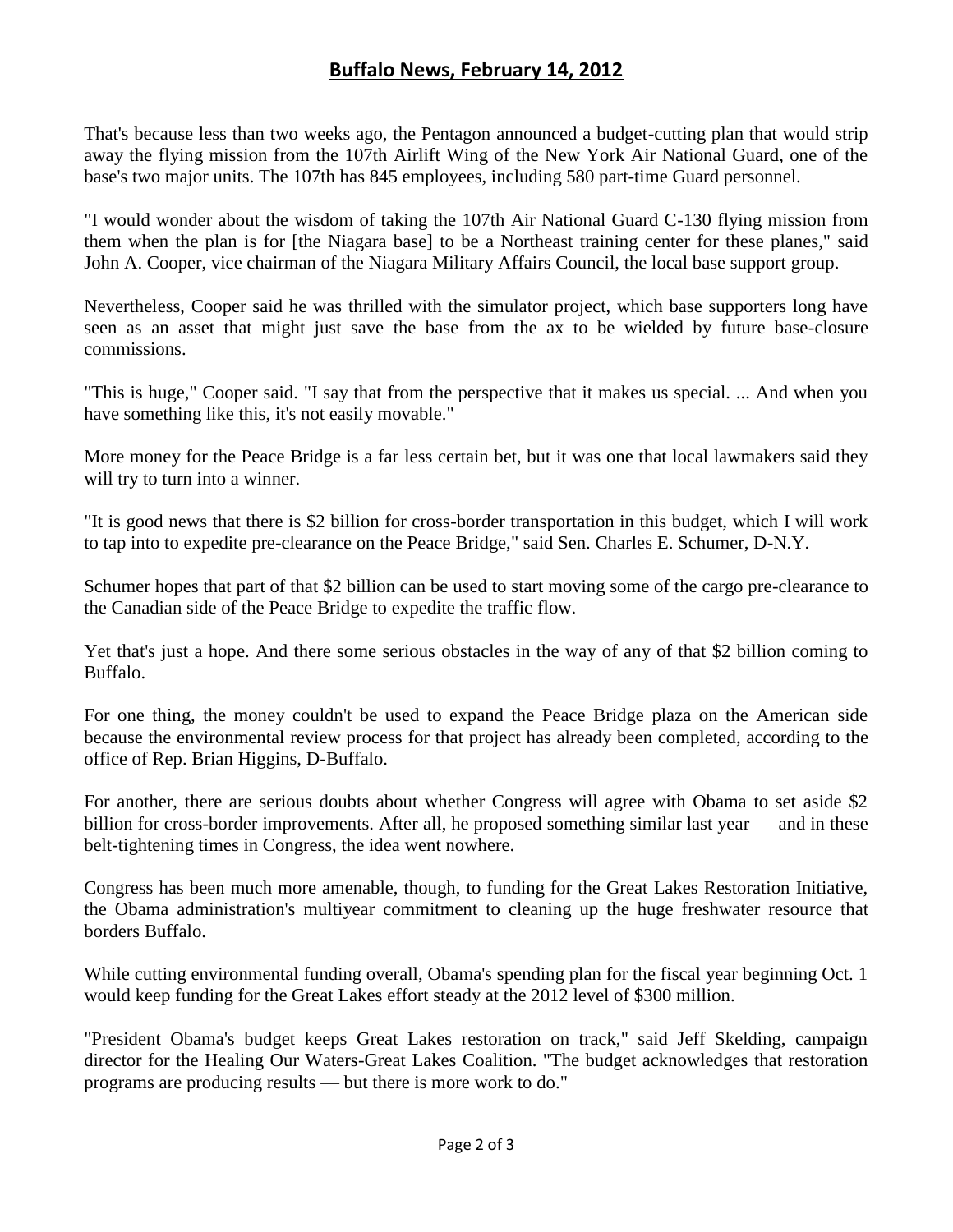#### **Buffalo News, February 14, 2012**

Similarly, the Obama spending plan holds the line on funding for the community development block grant program, which would provide \$13.3 million to Buffalo this year for projects across the city.

Predictably, though, Obama aimed his budget ax at the Low Income Home Energy Assistance program, which provides aid to about 100,000 Erie County families.

Funding for the program would fall to \$2.82 billion, from \$3.47 billion, according to a budget analysis prepared by Higgins' office.

There's an annual battle over funding the heating program, though, and this year is no different. Already, 102 lawmakers teamed up an a letter asking Obama to maintain funding at its current levels "so that the neediest Americans are not left out in the cold."

A similar but far smaller battle often occurs over funding for West Valley, the nuclear cleanup site across the Erie County line in Cattaraugus County.

For 2013, Obama is proposing cutting funding for the project to \$48 million, from \$66 million. Department of Energy officials offered no explanation for the proposed cut and no explanation of its ramifications.

Rep. Tom Reed, R-Corning, worked last year with Higgins to boost funding for West Valley. Reed said Monday he was ready to take up the issue again.

"I am disappointed that the cleanup of nuclear waste sites is not a priority for the president," Reed said. "This is a critical safety issue and a legitimate priority for the government. I will work in a bipartisan manner, as I did last year, to ensure that this is adequately addressed."

If so, that's likely to be one of the few notes of bipartisanship to be struck in the coming congressional battle over the budget proposal for fiscal 2013.

Repeating the president's frequent call for higher taxes on the wealthy and holding the line on many budget cuts, the spending plan inevitably led to a sharp disagreement between the Democratic president and his Republican opponents.

"We can't just cut our way into growth," Obama said at a rally in Annandale, Va.

House Budget Committee Chairman Paul D. Ryan, R-Wis., said, "It seems like the president has decided again to campaign instead of govern and that he's just going to duck this country's fiscal problems."

*News wire services contributed to this report.*

*[jzremski@buffnews.com](mailto:jzremski@buffnews.com)*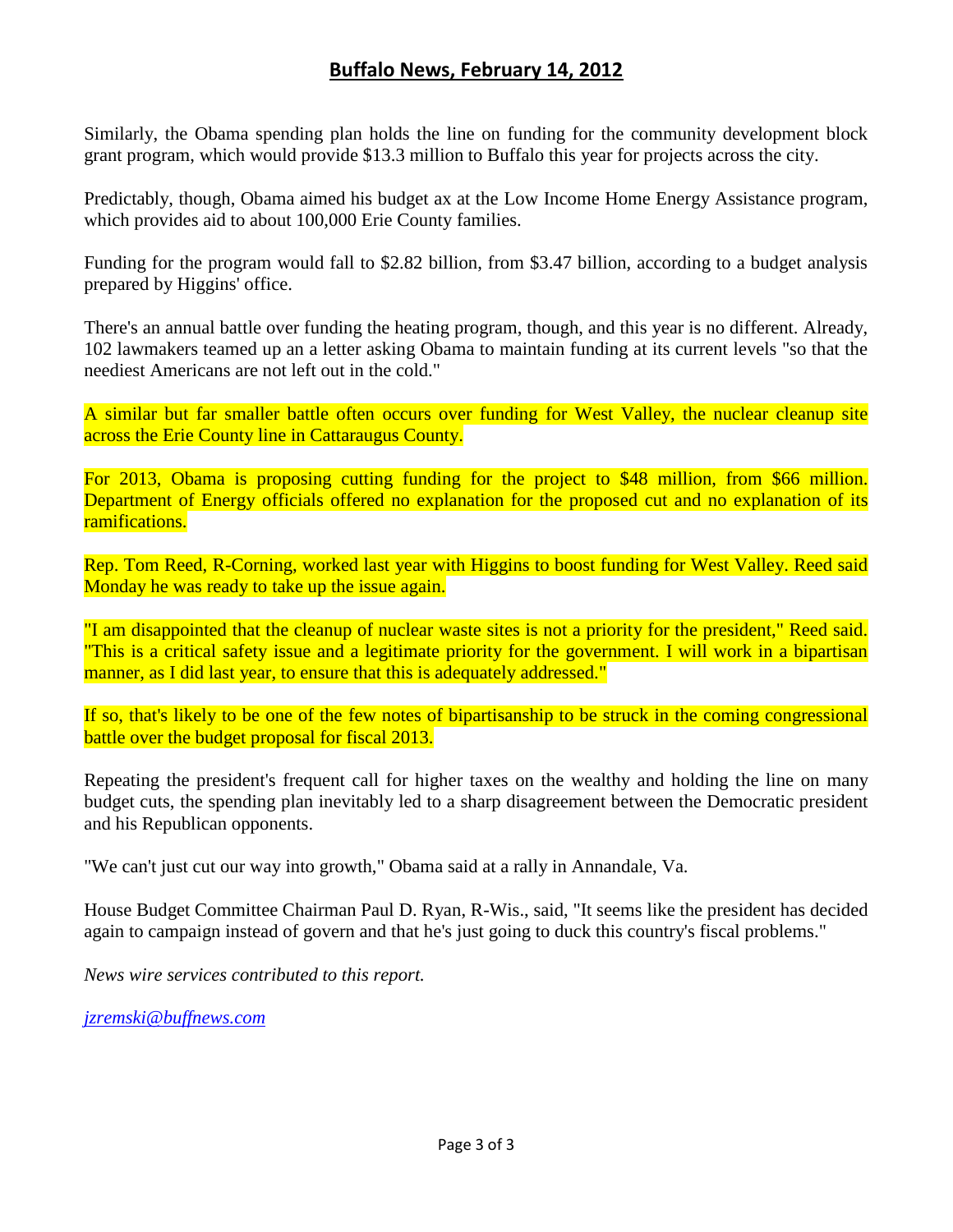## Springville Journal, 03-22-2012

#### **Ashford Town Board sets date for water committee to present findings on water district**

Thursday March 22, 2012 | By:Robert Lorenz

The town of Ashford set a date for the water committee to have a "black and white" answer for the board regarding whether the town should form a water district or stick with a \$3.2 million interest-free loan for the private Crystal Water Company to fix the town's nearly 100-year-old water system.

At its meeting on March 14, the town board arranged to have the water committee present its findings on April 25. Board members reported that, if the committee does not have some answers by then, the board would "drop the issue of forming a water district and continue with the solution of having the Crystal Water Company," which owns the system, fix it through the \$3.2 million loan it was previously approved for.

Board Member William Heim said, "You satisfy us that you are making some real progress and we will continue [with the idea of forming a water district]. If not, we are dropping it at that point and it is over."

The board appointed four new members to the water committee: Rich Bernstein, Joe Patti, Robert Conrad and Jim and Gene Bond. Two town board members, Charles Davis and John Pfeffer, will also participate on the committee.

Near the end of the meeting, the new members of the water committee, as well as the town board members, agreed to hold a public emergency meeting on March 21. Additional meetings are also being planned for before the deadline on April 25.

The board members said the main reason they approved delaying the Crystal Water Company's process to fix the water supply was because a large number of townspeople expressed an interest in seeing whether or not the water committee could find a cheaper alternative for the town through creating a water district.

Rich Bernstein, who has several times proposed finding an alternative solution to the water problem, said he believes state and federal grants are available that could help offset the cost of fixing the system for residents if the town forms a water district.

Despite Bernstein's assertions, the town board members said they have many concerns regarding the risks involved in forming a water district.

Town Supervisor Chris Gerwitz said that he talked with an attorney who specializes in "water district formation," who told him that if "the town forms a district, it will cost more to rebuild and run it." Gerwitz explained that additional costs would arise in funding a new study and reported that the town's grant writer said the town would most likely receive a maximum of \$600,000 in grants to fund the project.

Pfeffer said that a water district may not be approved in a permissive referendum, which would most likely need to be held if residents still wish to create a water district. Pfeffer explained that, should the water district be voted down, Ashford will have lost its interest-free loan with the Crystal Water Company and would be forced to start a long and "potentially more costly process" in reapplying for a loan.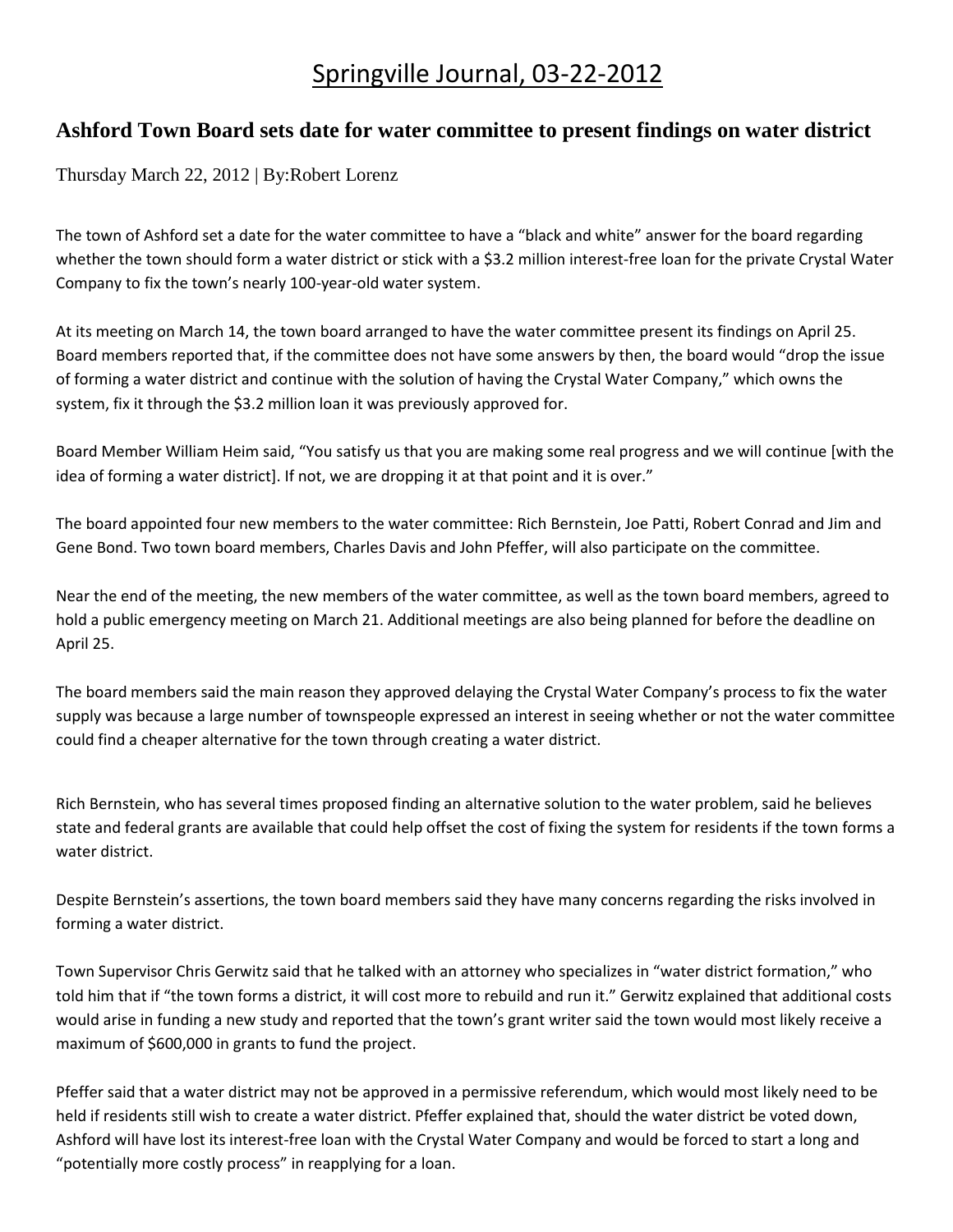#### **Springville Journal, 03-22-2012 (Page 2 of 3)**

Despite the risks presented by those at the meeting, Bernstein concluded that it was still best for the committee to search for a cheaper alternative, saying that it was the board's duty to "hold up their end" to find a solution before residents are forced out of the town because they are not able to afford a water bill.

Pfeffer added that he was in favor of the committee's working to find a solution along with the board, "if it gets us to the point where everybody is on the same page."

The board also discussed the issue of hydraulic fracturing at the meeting, as resident Arthur Munson called for the board "to take a position on the practice of hydrofracking in our community."

Although the issue has been discussed at previous meetings and sent to the town attorney to review for a possible draft law, there is currently no law in the town of Ashford that bans hydraulic fracking.

According to Munson, the New York State Supreme Court recently upheld a different town's law to ban the fuelextraction technique. As a result of the court's decision, Munson said, "at this point, we know that it's within our rights ... to ban hydrofracking." Munson also said that "over 50 New York state communities have done just that."

Munson also noted a recent report by the Ohio Department of Natural Resources, which asserted the connection of earthquakes in the Ohio town of Youngstown to the deep well drilling that occurred there. Expressing his concern about a potential earthquake caused by hydrofracking in Ashford, Munson said, "Imagine the magnitude of the disaster if we had an earthquake that disrupted the West Valley Demonstration Project."

Munson also cited National Fuel's recent actions to restimulate grandfathered wells in the town of Colden as a part of his reasons for speaking up against fracking at the meeting.

He continued, "It is true that we have had natural gas wells in our town for decades without incident. I do not propose that these vertical non-fracked wells would be included in this ban at all. I do not propose to limit or diminish anyone's property rights. I do propose, however, that these existing wells be prohibited from fracking waste, storage or disposal or that they would be fracked or restimulated as they are in Colden."

Both Munson and the board agreed that the likelihood of hydrofracking occurring in the town in the near future is remote, since "Marcellus shale is so deep and so thin here." Munson also noted, "When they use up the other, they are going to come here. If we act ahead of time, maybe your grandkids will be protected," he added.

The board agreed that the town's planning board will have to address the issue of hydrofracking and then a public hearing will have to be held before a law banning the technique can be passed by the town.